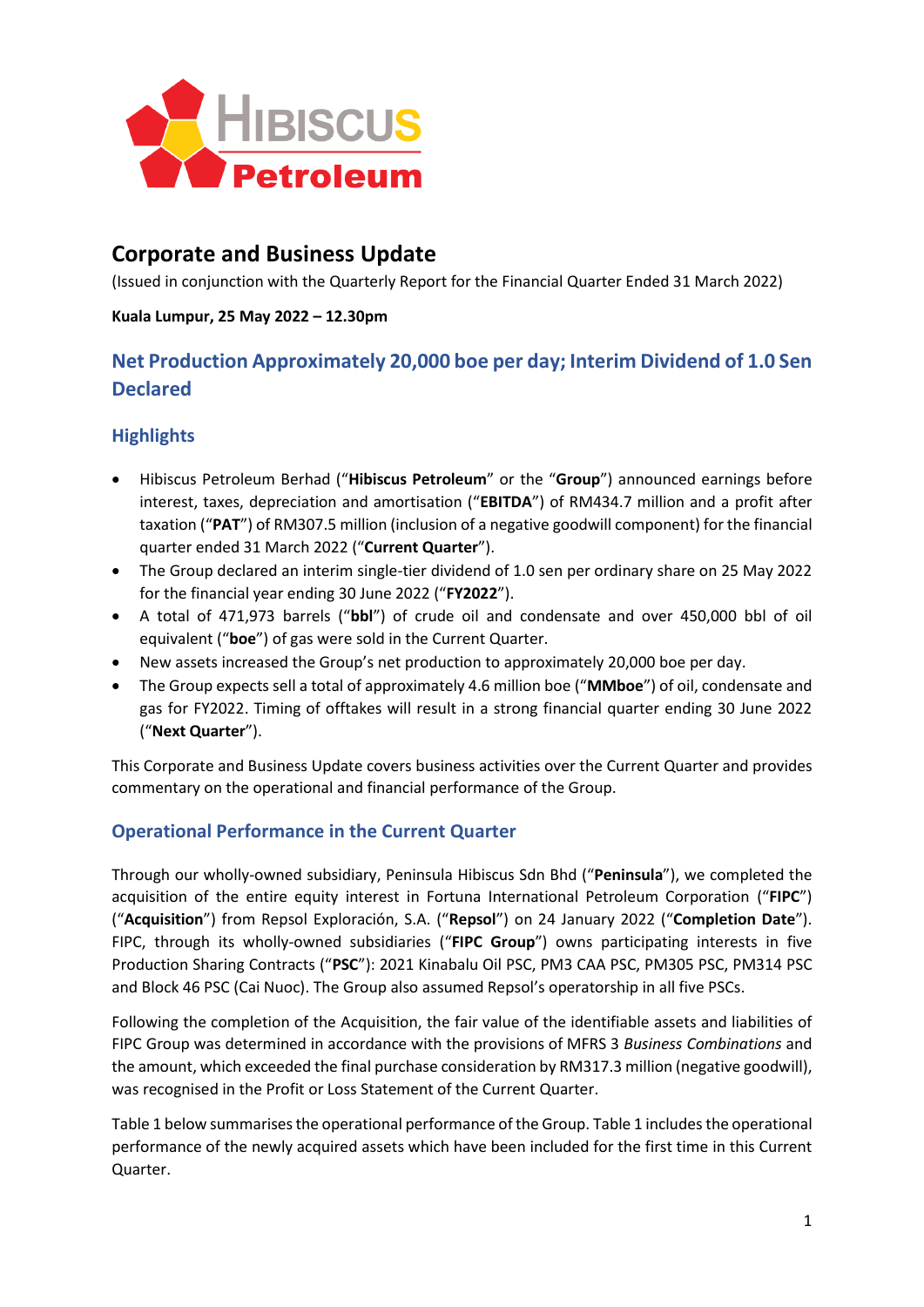|                                                | Unit         | <b>North</b><br>Sabah    | Anasuria<br><b>Cluster</b> | <b>Newly</b><br><b>Acquired</b><br>$\text{Assets}^1$ | Total   |
|------------------------------------------------|--------------|--------------------------|----------------------------|------------------------------------------------------|---------|
| Average uptime                                 | %            | 87                       | 68                         | 92                                                   |         |
| Average gross oil production                   | bbl/day      | 14,445                   | 5,566                      | 25,355                                               | 45,366  |
| Average net oil production                     | bbl/day      | 4,695                    | 1,702                      | 5,742                                                | 12,139  |
| Average gross gas export rate @                | boe/day      |                          | 1,300                      | 37,116                                               | 38,416  |
| Average net gas export rate                    | boe/day      |                          | 281                        | 7,212                                                | 7,493   |
| Average net oil equivalent<br>production rate  | boe/day      | 4,695                    | 1,983                      | 12,954                                               | 19,632  |
| Total oil & condensate sold                    | bbl          | 300,252                  | 74,304                     | 97,417                                               | 471,973 |
| Total gas sold                                 | <b>MMscf</b> | $\overline{\phantom{a}}$ | 152                        | 2,553                                                | 2,705   |
| Average realised oil & condensate price        | USD/bbl      | 89.58                    | 122.28                     | 122.93                                               | 101.62  |
| Average gas price                              | USD/Mscf     | ٠                        | 30.26                      | 6.98                                                 | 8.29    |
| Average OPEX per boe<br>(unit production cost) | USD/boe      | 12.89                    | 25.34                      | 11.93                                                | 13.73   |

**Figure 1: Summary of operational performance for the Current Quarter.**

*Notes to Figure 1:*

<sup>1</sup> *Figures for newly acquired assets are for February 2022 and March 2022.*

*@ Conversion rate of 6,000 standard cubic feet ("scf") per boe.*

*Mscf – thousand scf*

*MMscf – million scf*

*Figures are subject to rounding.*

#### **FY2022 Offtake Schedule**

Figure 2 below illustrates the latest estimate of the Group's oil and condensate offtake schedule and gas sales from our producing assets for the Next Quarter and FY2022. As of 31 March 2022, we have sold a total of 2.6 MMboe of oil, condensate and gas net to the Group. For FY2022, we estimate to deliver a total of approximately 4.6 MMboe of oil, condensate and gas, net to the Group.

|                 |             | Total oil, condensate and gas sales volume (boe)                      |                    |                                |                               |                              |                                                        |  |
|-----------------|-------------|-----------------------------------------------------------------------|--------------------|--------------------------------|-------------------------------|------------------------------|--------------------------------------------------------|--|
|                 |             | $Actual -$                                                            |                    | Latest Estimate – Next Quarter |                               |                              |                                                        |  |
|                 |             | Year-to-date<br><b>FY 2022</b><br>(July 2021 to<br><b>March 2022)</b> | <b>April 2022</b>  | <b>May 2022</b>                | <b>June 2022</b>              | <b>Total</b>                 | Latest Estimate -<br><b>Full year</b><br><b>FY2022</b> |  |
| North<br>Sabah  | Oil         | 1,452,918                                                             | 311,670 $_{\odot}$ | $-\omega$                      | 285,000 $_{\text{m}}$         | 596,670 $_{\text{m}}$        | $2,049,588$ @ @                                        |  |
| Kinabalu        | Oil         |                                                                       |                    | 350,000 @@                     | - @@                          | 350,000 @@                   | 350,000 @@                                             |  |
| PM305/<br>PM314 | Oil         | 7,748                                                                 | 3,330 $\omega$     | 4,200 $_{\text{QCD}}$          | 4,000 $_{\tiny{\text{QCD}}}$  | 11,530 $_{\text{m}}$         | 19,278 $_{\text{\tiny QCD}}$                           |  |
| PM3 CAA         | Oil & Cond. | 89,669                                                                | 204,301 @          | 94,200 @@                      | $-$ @ @                       | 298,501 @ @                  | 388,170 @@                                             |  |
|                 | Gas         | 425,500                                                               | 192,053 $_{\odot}$ | 230,200 @@                     | 217,100 $_{\text{@}}$         | 639,353 $_{00}$              | 1,064,853 $_{\text{m}}$                                |  |
| Anasuria        | Oil         | 522,298                                                               | $-$ @              | $-\omega$                      | 161,000 @ @                   | $161,000$ @ @                | 683,298 @ @                                            |  |
| Cluster         | Gas         | 81,519                                                                | 8,497 $_{\odot}$   | 7,300 $_{\text{m}}$            | 3,900 $_{\text{\tiny{QCD}}}$  | 19,697 $_{\text{\tiny QCD}}$ | 101,216 $_{\text{\tiny QCD}}$                          |  |
| Block 46        | Oil         |                                                                       | $-\omega$          | $-\omega$                      | $-$ @ @                       | - @@                         | - @@                                                   |  |
| Total           |             | 2,579,652                                                             | 719,851 @          | 685,900 $_{\text{O}}$          | 671,000 $_{\text{\tiny QCD}}$ | $2,076,751$ @ @              | 4,656,403 $_{\text{QCD}}$                              |  |
|                 | Oil & Cond. | 2,072,633                                                             | 519,301 $_{\odot}$ | 448,400 @@                     | 450,000 $_{\text{m}}$         | $1,417,701$ @ @              | 3,490,334 @ @                                          |  |
|                 | Gas         | 507,019                                                               | 200,550 $_{\odot}$ | 237,500 $_{\text{m}}$          | 221,000 @@                    | 659,050 @@                   | $1,166,069$ @ @                                        |  |

**Figure 2: The Group's offtake schedule for Q4 FY2022.**

*Notes to Figure 2:*

- *Estimated production from the newly acquired assets (i.e. Kinabalu, PM305, PM314, PM3 CAA and Block 46) from Completion Date to 30 June 2022 is 2.0 MMboe of oil, condensate and gas, net to the Group.*

*@ Actual. (For actual offtakes conducted in April & May 2022, oil prices realised are above USD100/bbl)*

*@@ Estimate.*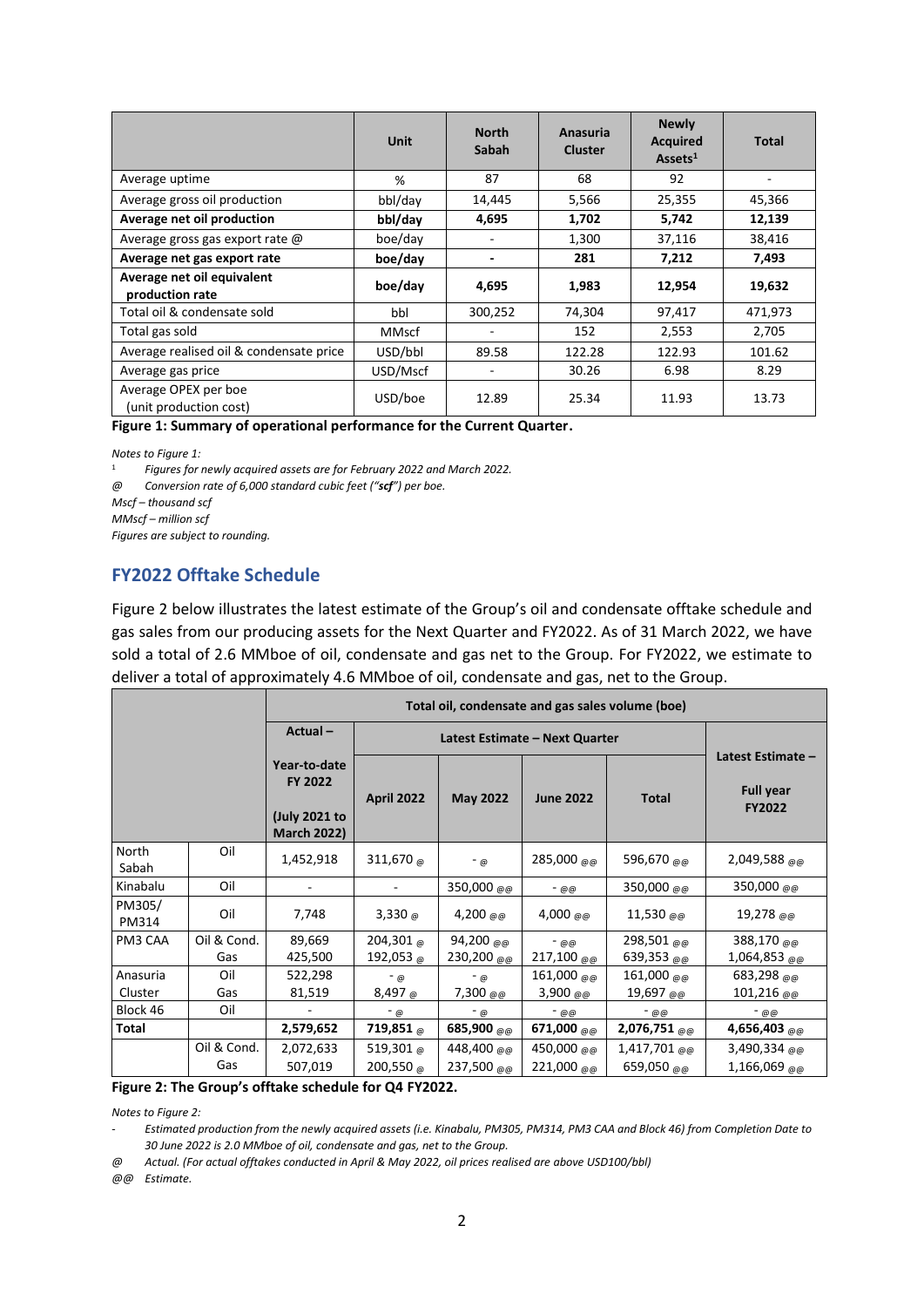# **Operational Updates**

## **Awards**

With COVID-19 mitigation measures in place, both the North Sabah and Anasuria assets have been performing satisfactorily. We are pleased to disclose the following awards and achievements for safety and production operations in Malaysia:

North Sabah Operations:

- **•** Petronas Focused Recognition Award Awarded in February 2022 for successful production enhancement gains of 20% above the target plan for CY2021, despite the impact from COVID-19.
- Petronas Focused Recognition Award Awarded in March 2022 for increasing gas supply from PM3 CAA to support higher gas demand in February 2022.

## **Production**

## **Malaysia South China Sea**

#### **North Sabah PSC: Production Operations**

The table below provides a summary of key operational statistics for the North Sabah asset, based on the 50% participating interest held by SEA Hibiscus Sdn Bhd ("**SEA Hibiscus**"), for the Current Quarter and for the prior three financial quarters:

|                                                | <b>Unit</b> | January to<br><b>March</b><br>$2022^2$ | October to<br><b>December</b><br>2021 | July to<br>September<br>2021 | <b>April to</b><br>June<br>2021 |
|------------------------------------------------|-------------|----------------------------------------|---------------------------------------|------------------------------|---------------------------------|
| Average uptime                                 | %           | 87                                     | 92                                    | 81                           | 95                              |
| Average gross oil production                   | bbl/day     | 14,445                                 | 16,305                                | 14,368                       | 17,281                          |
| Average net oil production                     | bbl/day     | 4,695                                  | 5,937                                 | 5,185                        | 6,394                           |
| Total oil sold                                 | bbl         | 300,252                                | 587,374                               | 565,292                      | 608,006                         |
| Average realised oil price <sup>1</sup>        | USD/bbl     | 89.58                                  | 75.15                                 | 75.01                        | 72.07                           |
| Average OPEX per bbl<br>(unit production cost) | USD/bbl     | 12.89                                  | 13.06                                 | 19.14                        | 15.67                           |

#### <span id="page-2-0"></span>**Figure 3: Operational performance for the North Sabah asset.**

*Notes to [Figure 3:](#page-2-0)*

*<sup>1</sup> The average realised oil price represents the weighted average price of all Labuan crude sales from SEA Hibiscus.*

<sup>2</sup> *Figures for the period January 2022 to March 2022 are provisional and may change subject to the PSC Statement audit and that this is pending PETRONAS's review.*

The average uptime of the North Sabah production facilities of 87%, achieved during the Current Quarter, is lower than that reported for the financial quarter ended 31 December 2021 ("**Preceding Quarter**") primarily due to higher unplanned production platform interruptions which occurred in January 2022, and planned shutdowns arising from the commencement of the annual major maintenance campaign in March 2022. Consequently, average gross oil production decreased by 11.4% during the Current Quarter when compared to the Preceding Quarter. Average OPEX per bbl for North Sabah reduced to USD12.89 when compared to the Preceding Quarter's OPEX ber bbl of USD13.06 due to a larger than proportionate reduction in OPEX vis-à-vis the reduction in gross oil production. The OPEX per bbl metric is expected to increase in the Next Quarter as planned activities from major maintenance campaign ramp up.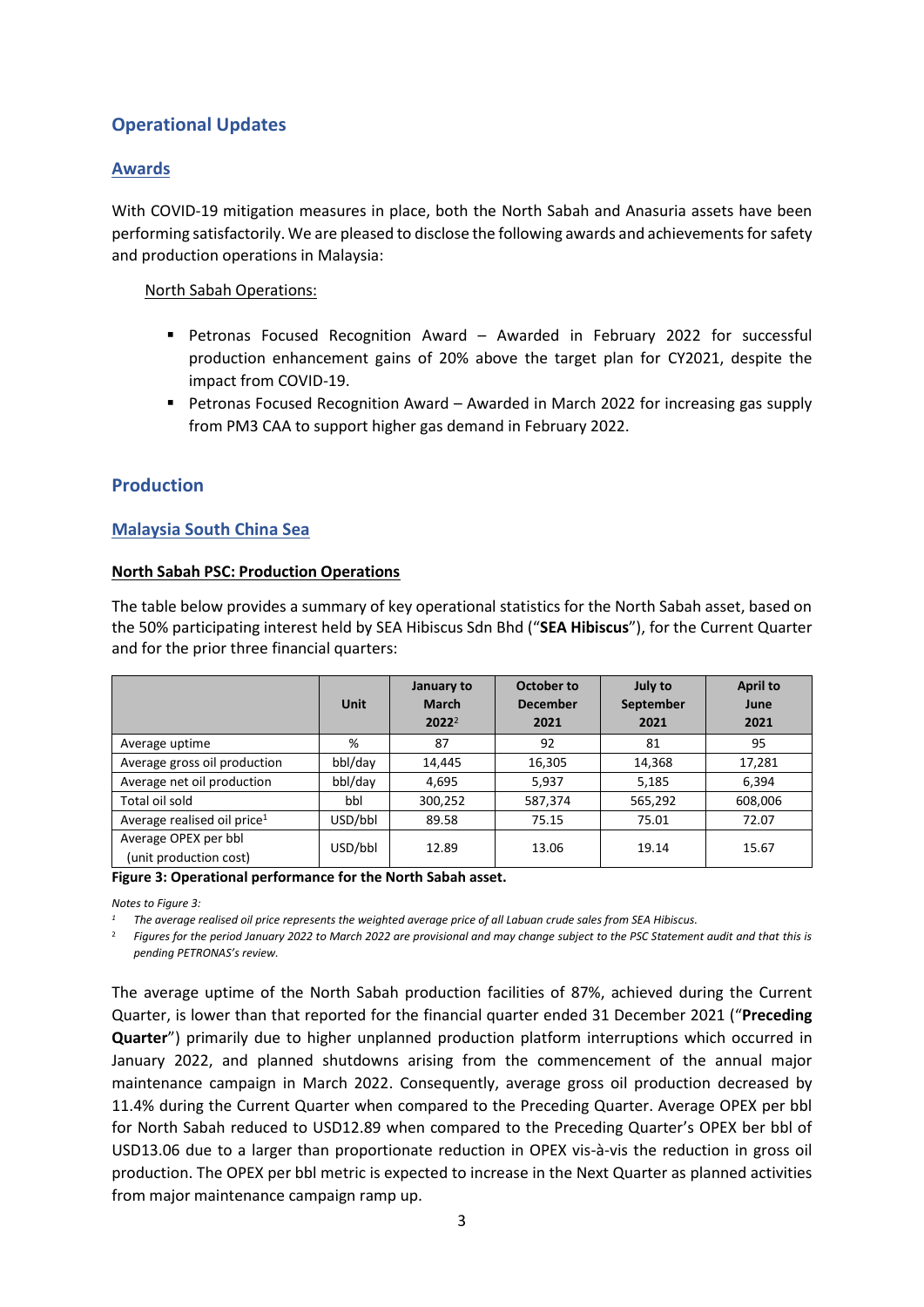A total of 300,252 bbls of oil, net to SEA Hibiscus was sold at an average oil price of USD89.58 per bbl, representing an increase of 19.2% when compared to the Preceding Quarter's realised average oil price.

In terms of expenditure, costs related to specialised studies, production maintenance and support services during the Current Quarter resulted in a capital expenditure of RM2.0 million net to SEA Hibiscus.

#### **North Sabah PSC: South Furious 30 Water Flood Phase 2**

SEA Hibiscus is currently working towards maturing and obtaining the necessary Field Development Approvals from PETRONAS for the South Furious 30 Water Flood Phase 2, which is currently expected to comprise of 6 water injector and 4 infill wells at the South Furious 30 field. More information relating to the scope and benefits of this project will be disclosed in our next Quarterly Report.

#### **Kinabalu Oil PSC: Production Operations**

The table below provides a summary of key operational statistics for the Kinabalu asset, based on the 60% participating interest held by Peninsula Hibiscus Sdn Bhd ("**Peninsula Hibiscus**"), for the months of February and March 2022:

|                                 | <b>Unit</b> | <b>February to</b><br><b>March</b><br>2022 <sup>1</sup> |
|---------------------------------|-------------|---------------------------------------------------------|
| Average uptime                  | %           | 77                                                      |
| Average gross oil production    | bbl/day     | 10,217                                                  |
| Average net oil production      | bbl/day     | 2,946                                                   |
| Total oil sold                  | bbl         | $\Omega^2$                                              |
| Average realised oil price      | USD/bbl     |                                                         |
| Average production OPEX per bbl | USD/bbl     | 14.15                                                   |

<span id="page-3-0"></span>**Figure 4: Operational performance for the Kinabalu asset.**

*Notes to [Figure 4:](#page-3-0)*

*<sup>1</sup> Figures for the period February 2022 to March 2022 are provisional and may change subject to the PSC Statement audit and that this is pending PETRONAS's review.* 

*<sup>2</sup> Oil offtake in January was conducted prior to the completion of the Acquisition.*

Unplanned platform interruptions affected the overall performance of the Kinabalu field but was offset by optimisation measures implemented at the Kinabalu facility. Further major maintenance activities, well intervention and project work will start in the next quarter with the arrival of an Accommodation Work Boat at the location allowing increased manning and 24-hour maintenancerelated operations. Contracting and procurement work for the 3 Electrical Submersible Pump projects is currently ongoing with the objective of implementing these to further enhance production.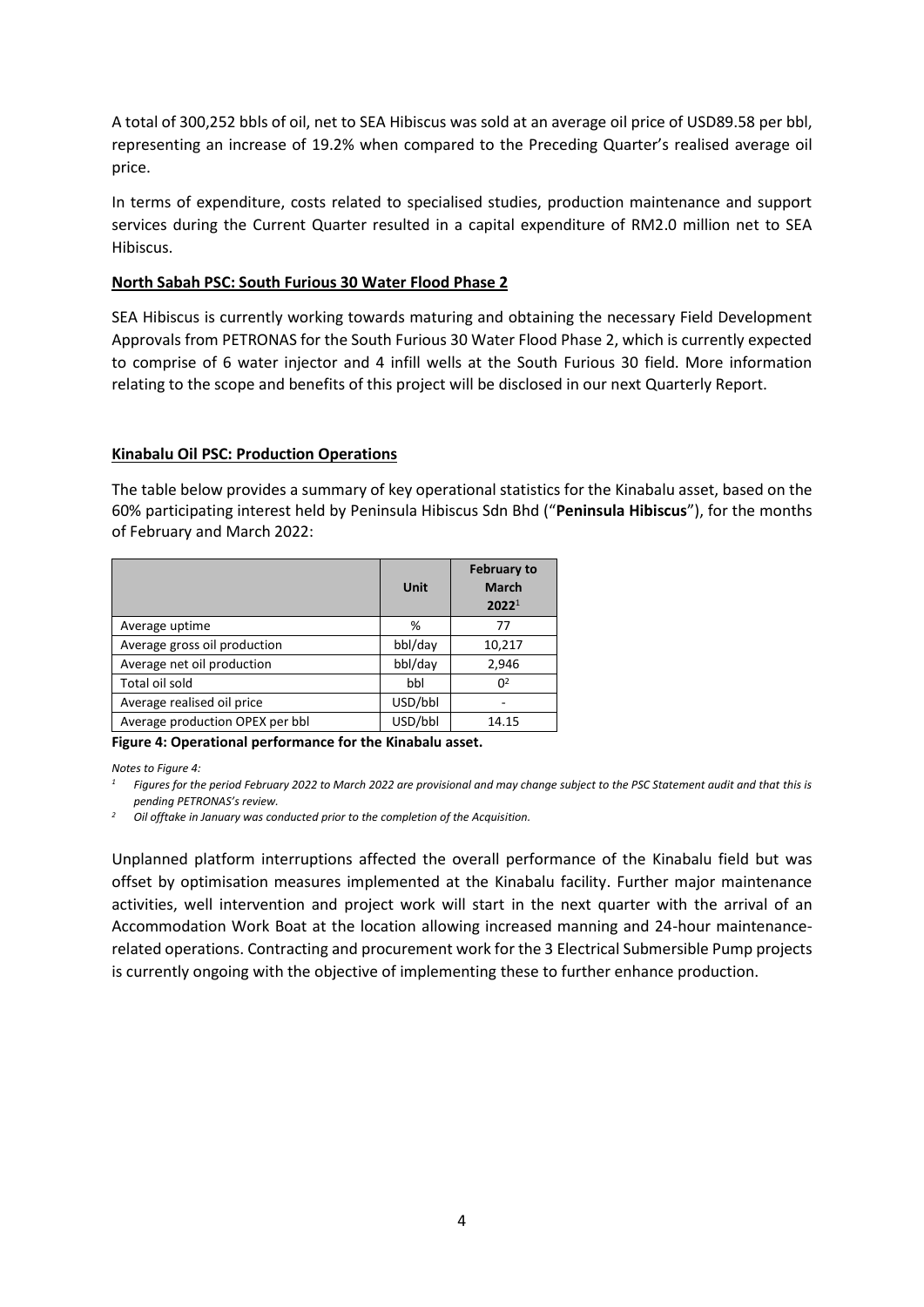## **Commercial Arrangement Area**

#### **PM3 CAA PSC: Production Operations**

The table below provides a summary of key operational statistics for the PM3 CAA asset, based on the 35% participating interest held by Peninsula Hibiscus, for the months of February and March 2022:

|                                                            | Unit         | <b>February to</b><br><b>March</b><br>2022 <sup>1</sup> |
|------------------------------------------------------------|--------------|---------------------------------------------------------|
| Average uptime                                             | %            | 96                                                      |
| Average gross oil & condensate production                  | bbl/day      | 14,340                                                  |
| Average net oil & condensate production                    | bbl/day      | 2,467                                                   |
| Average gross gas export rate                              | boe/day      | 37,116                                                  |
| Average net gas export rate                                | boe/day      | 7,212                                                   |
| Average net oil & condensate equivalent<br>production rate | boe/day      | 9,679                                                   |
| Total oil sold                                             | bbl          | 89,669                                                  |
| Total gas sold                                             | <b>MMscf</b> | 2,553                                                   |
| Average realised oil & condensate price                    | USD/bbl      | 123.69                                                  |
| Average realised gas price                                 | USD/Mscf     | 6.98                                                    |
| Average production OPEX per boe                            | USD/boe      | 10.96                                                   |

<span id="page-4-0"></span>**Figure 5: Operational performance for the PM3 CAA asset.**

*Notes t[o Figure 5:](#page-4-0)*

<sup>1</sup> *Figures for the period February 2022 to March 2022 are provisional and may change subject to the PSC Statement audit and that this is pending PETRONAS's review.*

Overall operational performance of PM3 CAA during the months of February and March 2022 has been good. Oil and condensate production has been supported by better reservoir performance and stable operations. Furthermore, with a move towards the post-COVID endemic phase, and a visible increase in economic activities in Southeast Asia, we have observed strong gas demand from both PETRONAS and PetroVietnam.

Both capital projects and maintenance related activities have been progressing well. Costs related to these work programmes resulted in a capital expenditure of RM32.4 million.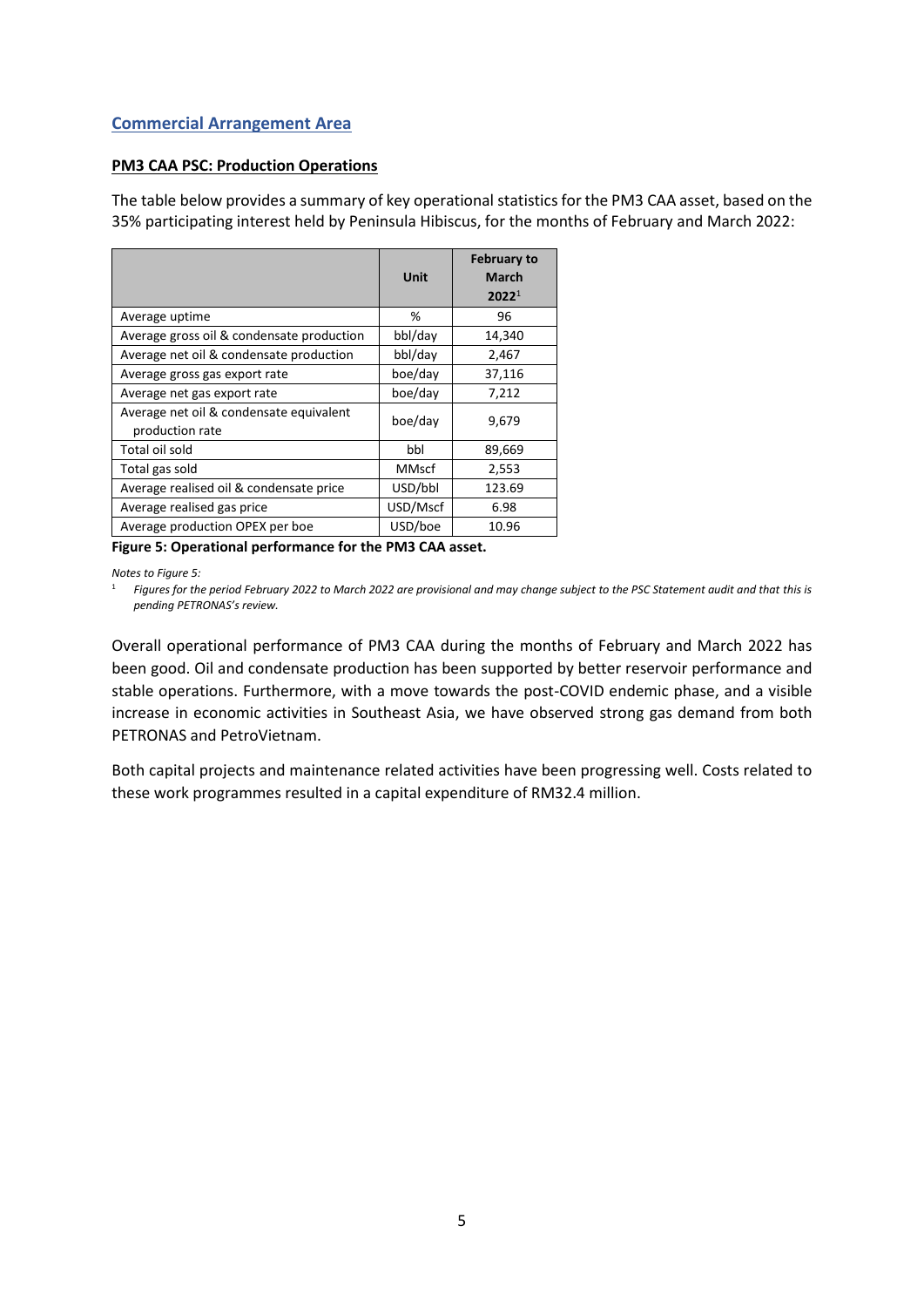## **United Kingdom**

#### **Anasuria Cluster: Production Operations**

[Figure 6](#page-5-0) shows the operational performance achieved by the asset for the Current Quarter, based on Anasuria Hibiscus UK Limited ("**Anasuria Hibiscus UK**")'s participating interest. [Figure 6](#page-5-0) also presents operational performance metrics for the prior three financial quarters:

|                                               | <b>Unit</b>  | January to<br><b>March</b><br>2022  | <b>October to</b><br><b>December</b><br>2021 | July to<br>September<br>2021       | <b>April to June</b><br>2021 |
|-----------------------------------------------|--------------|-------------------------------------|----------------------------------------------|------------------------------------|------------------------------|
| Average uptime                                | %            | 68                                  | 75                                           | 69                                 | 53                           |
| Average net oil production rate               | bbl/day      | 1,702                               | 2,087                                        | 1,904                              | 1,402                        |
| Average net gas export rate @                 | boe/day      | 281                                 | 310                                          | 301                                | 240                          |
| Average net oil equivalent<br>production rate | boe/day      | 1,983                               | 2,396                                        | 2,206                              | 1,642                        |
| Total oil sold                                | bbl          | 74,304                              | 256,224                                      | 191,770                            | 254,945                      |
| Total gas exported (sold)                     | <b>MMscf</b> | 152                                 | 171                                          | 166                                | 131                          |
| Average realised oil price                    | USD/bbl      | 122.28                              | 72.02                                        | 76.31                              | 62.67                        |
| Average gas price                             | USD/mmbtu    | $23.18 \infty / 27.82$ <sup>#</sup> | $20.11 \infty / 23.69$ <sup>#</sup>          | $4.56 \infty / 10.44$ <sup>#</sup> | $2.60 \infty / 5.80$ #       |
| Average OPEX per boe                          | USD/boe      | 25.34                               | 24.31                                        | 27.94                              | 38.22                        |

<span id="page-5-0"></span>**Figure 6: Operational performance for the Anasuria asset.**

*Notes t[o Figure 6:](#page-5-0)*

*mmbtu – million British thermal units.*

*Figures are subject to rounding.*

The average uptime and average daily oil equivalent production rate achieved at the Anasuria Cluster for the Current Quarter of 68% and 1,983 boe per day, respectively, are lower than that recorded in the Preceding Quarter. During the Current Quarter, 74,304 bbls of oil were sold at an average realised oil price of USD122.28 per bbl. The overlift volume of 90,000 bbls which occurred during the December 2021 offtake (and was previously disclosed) has been equalised vide the cargo sold in the Current Quarter which resulted in our net oil sold of 74,304 bbls.

To recap, this overlift was a result of a one-off option originating from the joint lifting arrangement that was entered into with Ithaca Energy Limited ("**Ithaca**") in mid CY2021. In view of the relatively strong oil prices at the time, Anasuria Hibiscus UK elected to exercise this overlift option. In accordance with the relevant accounting principles, the overlift volume was in effect a sale of crude oil at the point of lifting by Anasuria Hibiscus UK and accordingly, the initial measurement of the overlift volume has been included in the segment's revenue and cost of sales at the average realised oil price for the offtake (i.e. RM27.1 million), hence no gross profit has been recognised on this overlift transaction in the Preceding Quarter. The gross profit from this overlift transaction has been duly included in the Current Quarter's gross profit, which amounted to RM27.1 million (in the form of reversal from cost of sales).

The average OPEX per boe achieved in Anasuria Cluster for the Current Quarter of USD25.34 per boe is higher than USD24.31 per boe recorded in the Preceding Quarter.

Our operational performance for the Current Quarter continues to be affected by the unavailability of a critical component of the subsea infrastructure which malfunctioned in May 2021, unplanned downtime of equipment on the Anasuria FPSO as well as a well intervention programme in the Guillemot A field.

*<sup>@</sup> Conversion rate of 6,000 standard cubic feet ("scf") per boe.*

*<sup>∞</sup> For Cook field.*

*<sup>#</sup> For Guillemot A, Teal and Teal South fields.*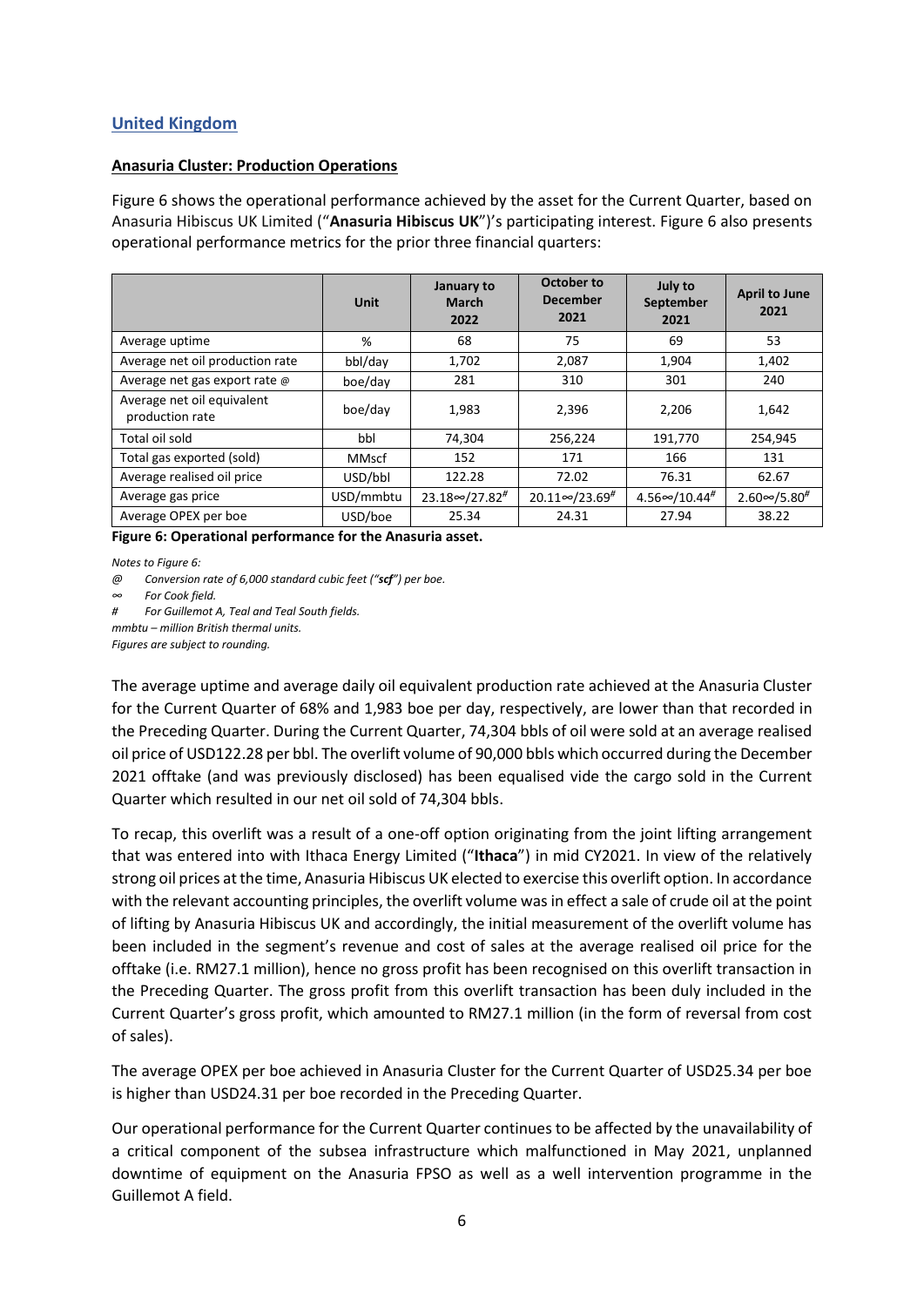This critical component relates to a production riser that transports produced crude oil to the Anasuria FPSO. At this time, this component has been isolated from the primary production system. The impact of this temporary isolation is a lower overall daily production rate from the Anasuria Cluster which will continue until the failed component is replaced.

Engineering, procurement and certain offshore activities are currently on-going on a fast-track basis with execution expected to be concluded in Q3 CY2022. Until the failed component is returned to service, we anticipate that there will be an impact on CY2022 offtake volumes and OPEX per boe. In addition, a planned Offshore Turnaround of the Anasuria FPSO ("**2022 Turnaround**") is expected to commence in June 2022 and complete in July 2022. Whilst this will affect the operational performance of the Anasuria Cluster, the 2022 Turnaround is vital towards improving the reliability and integrity of the Anasuria FPSO in addition to ensuring a safe offshore working environment.

In terms of capital expenditure, in the Current Quarter, Anasuria Hibiscus UK incurred approximately RM21.3 million primarily for the well intervention programme in Guillemot A field and the ongoing riser reinstatement project.

#### **United Kingdom – Teal West**

Anasuria Hibiscus and NEO Energy (ZPL) Limited ("**NEO Energy**") (formerly known as Zennor Petroleum Limited) were awarded interest in Block 21/24d held under UK Petroleum Licence P2535 during the United Kingdom ("**UK**")'s 32nd Offshore Licensing Round. Anasuria Hibiscus UK has a 70% interest and is the appointed operator for Block 21/24d, containing the Teal West discovery, with NEO Energy holding the remaining 30% interest.



**Figure 7: Teal West Tie-back to Anasuria FPSO**

The base development plan for the Teal West field is to drill an oil producer well to the southeast of the geological structure, followed by the drilling of a water injector well at the west of the same structure (water injector to be drilled about 12 to 18 months later). The Teal West field is planned to be produced to the Anasuria FPSO – about 4km away – where the well fluids will be processed and exported via the Anasuria infrastructure.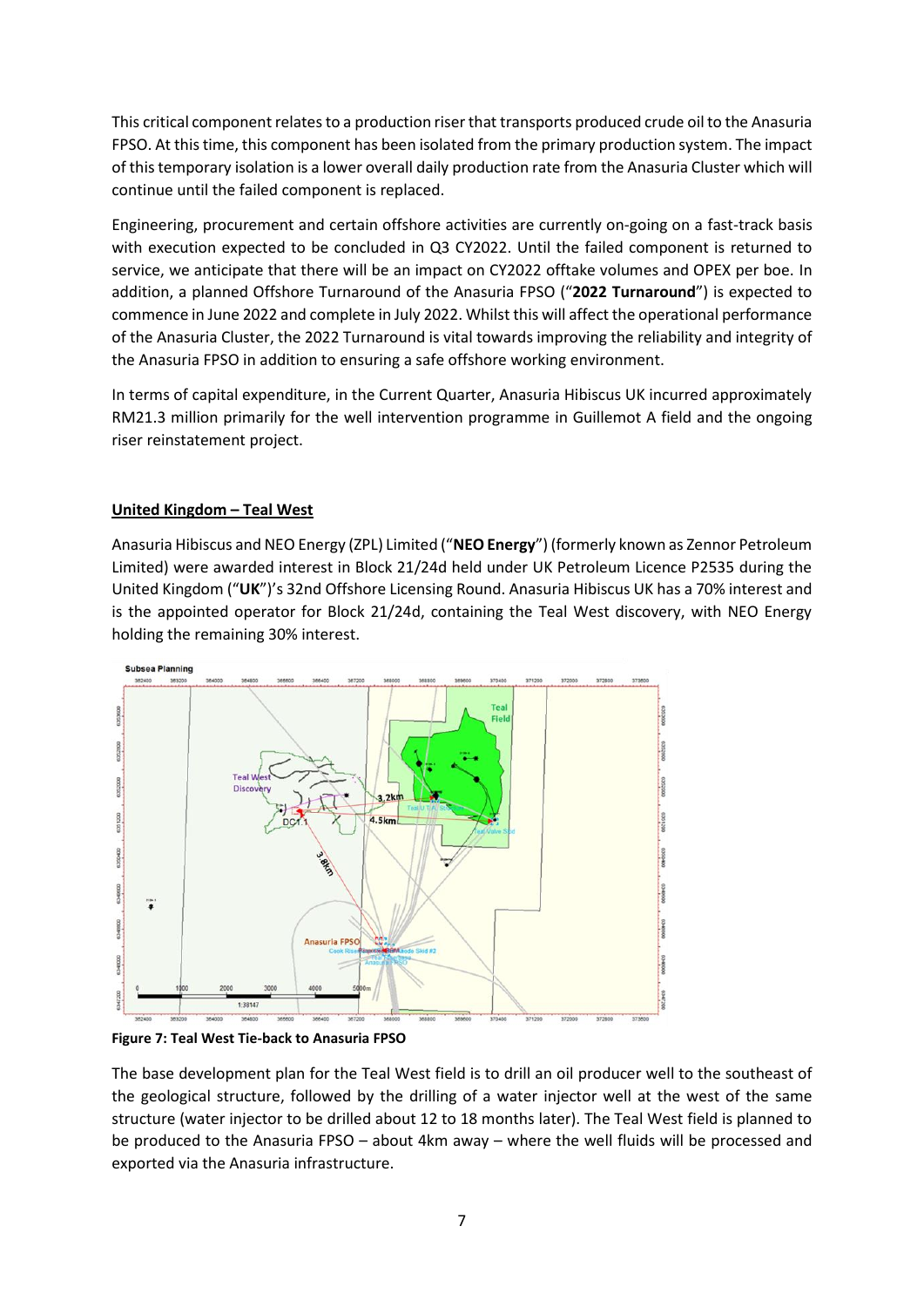On the commercial aspects of the Anasuria FPSO tie-back, the Heads of Agreement for a Transportation, Processing and Operating Service Agreement was executed between the Anasuria Operating Company Limited and Anasuria Hibiscus UK on 4 August 2021. Advanced discussions are also on-going with the gas pipeline owners to extend the scope of the current Anasuria Hibiscus UK gas sales agreement for the Anasuria Cluster to include gas production from Teal West.

From a regulatory perspective, the Teal West Concept Select Report was submitted to the UK's North Sea Transition Authority ("**NSTA**") (formerly known as the Oil and Gas Authority) on 10 September 2021 and a Letter of No Objection was subsequently received on 15 November 2021. The Teal West field is planned to be developed on an accelerated schedule subject to early approval of the development by the NSTA, with the following future milestones:

- Field Development Plan ("FDP") submission to the NSTA (estimated first half CY2022);
- Drilling of oil development well (estimated second half CY2023);
- Subsea pipelines installation (estimated first half CY2024); and
- Teal West First Oil (estimated mid CY2024).

## **United Kingdom – Marigold Area**

The Marigold Cluster comprises the following licenses and fields with discoveries:

- 87.5% interest in Licence No. P198 Block 15/13a ("**Marigold**");
- 87.5% interest in Licence No. P198 Block 15/13b ("**Sunflower**");
- 100% interest in Licence No. P2518 Block 15/17a ("**Kildrummy**"); and
- 100% interest in Licence No. P2366 Block 15/18d and 15/19b ("**Crown**").

In November 2021, the NSTA requested that Anasuria Hibiscus UK work with Ithaca, holder of Licence No. P2158 (Block 15/18b) which is adjacent to the Marigold field and contains the Yeoman discovery, and jointly develop the resources found in both licences via a tieback to the Piper B platform. A validation and pre-FEED study has commenced led by an alliance between Repsol Sinopec Resources UK Limited, TechnipFMC Plc and Petrofac Limited with the objective of confirming the technoeconomic feasibility of a development via Piper B. The study will also provide a detailed cost estimate for the common infrastructure to be used for the development. The study is expected to be completed in October 2022.

The NSTA has also requested that Ithaca and Anasuria Hibiscus UK enter into a unitisation and unit operating agreement for the joint development and this agreement is currently being negotiated. A joint project team comprising Anasuria Hibiscus UK and Ithaca has been established in Aberdeen to manage the project and to progress the development to first oil. The first oil date for phase 1 of the joint development is now expected to be late 2024 at the earliest. The development of the Sunflower and Kildrummy discoveries are planned as tiebacks to the Marigold infrastructure in subsequent project phases.

## **Australia**

The Australia segment comprises the following:

100% direct interest in the VIC/RL17 Petroleum Retention Lease for the West Seahorse field ("**VIC/RL17**") (previously known as the VIC/L31 Production Licence);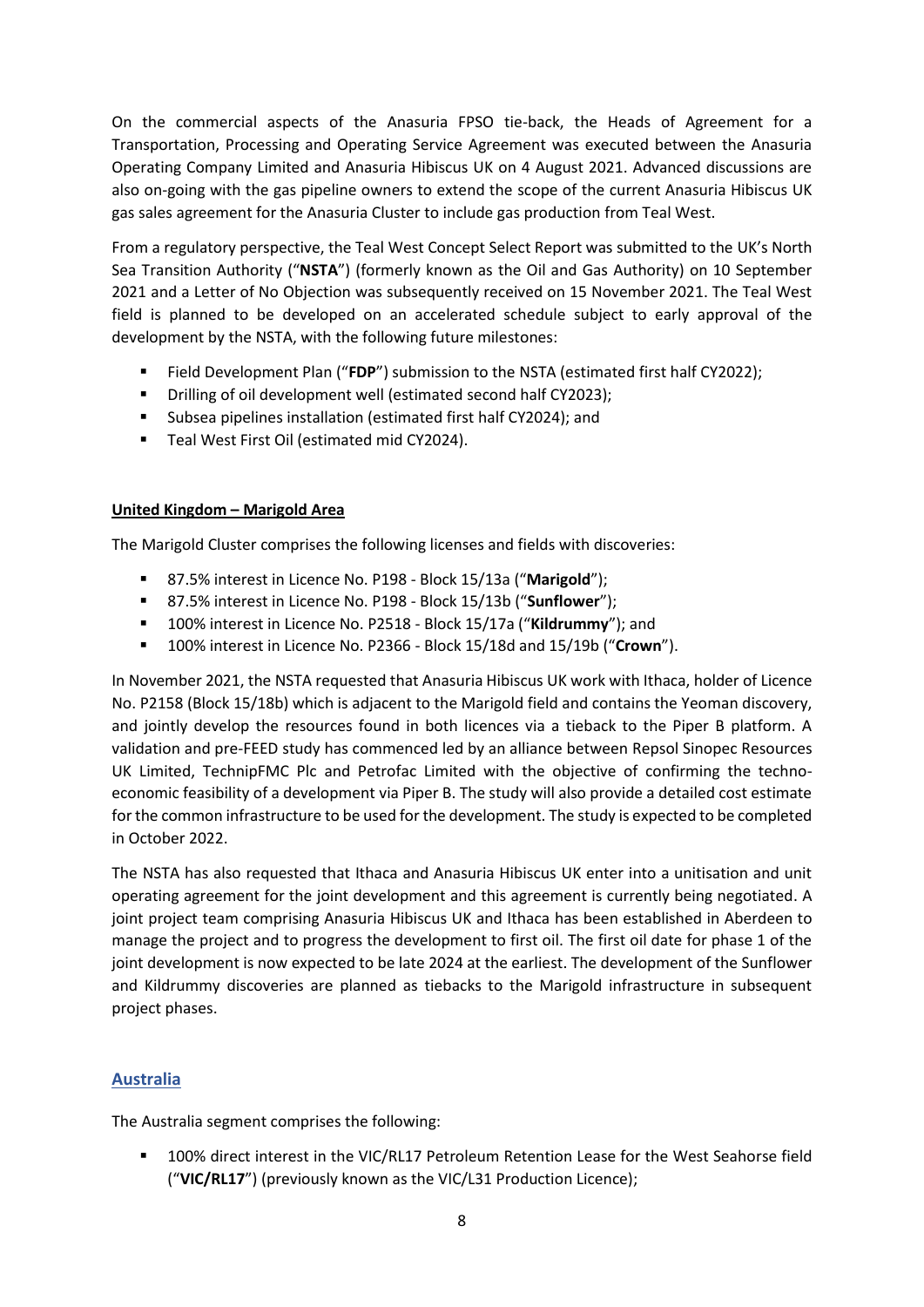- 75.1% direct interest in the VIC/P57 Exploration Permit ("VIC/P57"); and
- 50% direct interest in the VIC/P74 Exploration Permit ("VIC/P74").

In addition, we have a 11.68% interest in 3D Oil Limited ("**3D Oil**"), a company listed on the Australian Stock Exchange.

As an update, a Retention Lease application for VIC/RL17 was submitted to the Australian National Offshore Petroleum Titles Administrator ("**NOPTA**") on 4 December 2018. On 5 November 2021, NOPTA granted approval of this application subject to the work program stated in the title instrument and associated conditions to be met.

Given this regulatory development on VIC/RL17 the Group has, during the Current Quarter, assessed the impact this reclassification of the licence has on the recoverable amount of VIC/RL17. This was done with the assistance of third-party experts.

In addition, upon the completion of the Acquisition, the profile of the Group's oil and gas portfolio is now dominated by producing assets primarily in Southeast Asia and the UK. Material financial and human resources are being applied to these producing assets. Consequently, coupled with the abovementioned development on VIC/RL17, the Group also assessed the recoverable amounts of the intangible assets relating to both VIC/P57 and VIC/P74.

Following the assessments, the Group recognised a provision for impairment totalling RM44.9 million on its assets in Australia (RM38.5 million for VIC/RL17, RM4.5 million for VIC/P57 and RM1.9 million for VIC/P74) in the Current Quarter.

# **Financial Performance**

The financial performance of the Group has been boosted significantly by the Acquisition. During the Current Quarter, the newly acquired assets contributed RM390.1 million and RM334.9 million to the Group's EBITDA and PAT respectively. As at Completion Date, the fair value of the identifiable net assets acquired has been accounted for in accordance with the provisions of MFRS 3 *Business Combinations*. The fair value when compared against the final purchase consideration for the Acquisition resulted in a negative goodwill of RM317.3 million.

In addition to this, strong oil, condensate and gas price levels have contributed positively to the profitability levels in all our other producing assets.

Our growing financial performance has allowed the Group to once again reward its loyal shareholders. On 25 May 2022, the Group announced the declaration of an interim single-tier dividend of 1.0 sen per ordinary share for the current financial year ending 30 June 2022.

Updates of key financial based performance metrics are shown in the charts below.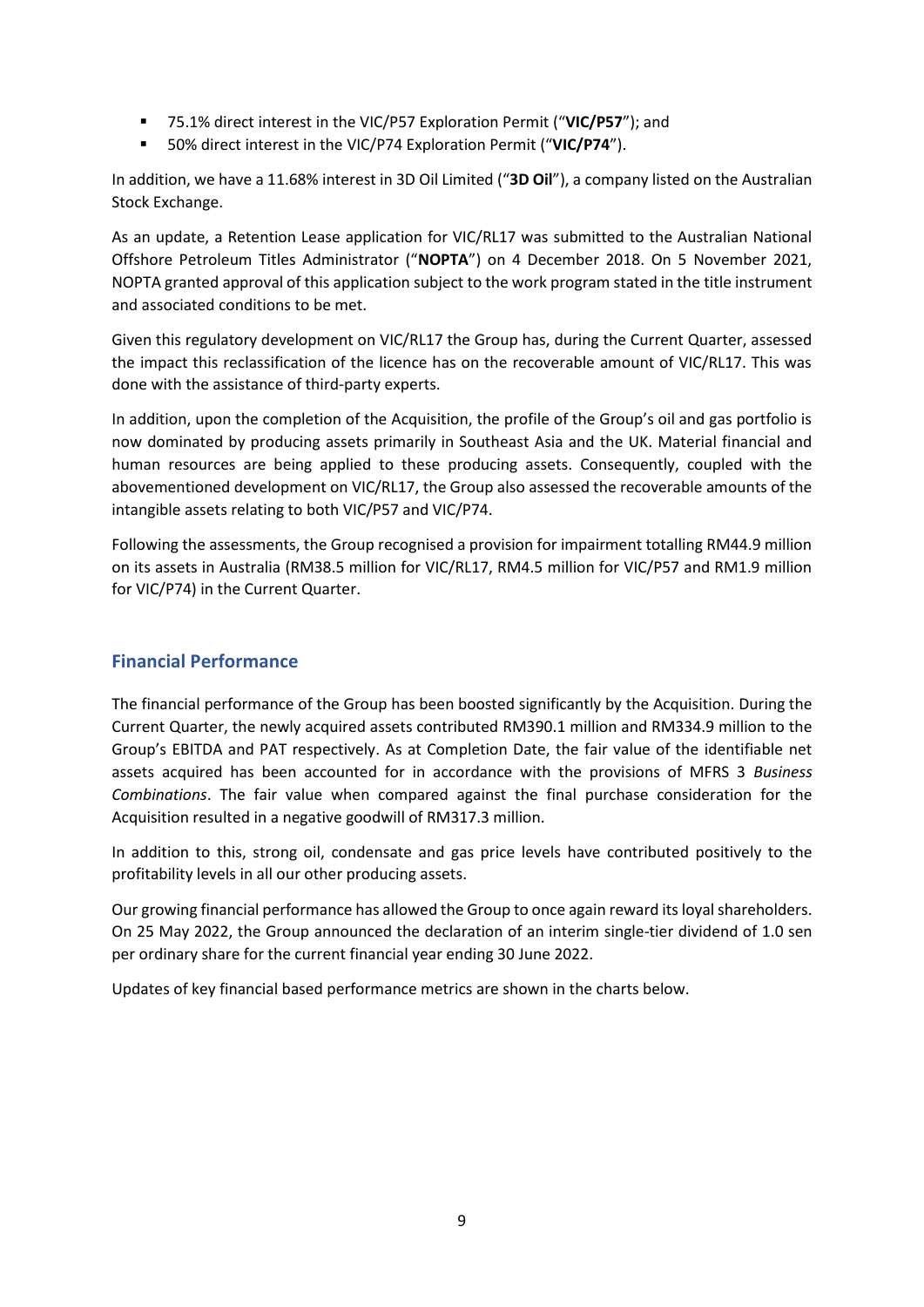

<span id="page-9-0"></span>**Figure 8: OPEX per bbl, average realised oil price and EBITDA margin by asset.**

*Notes t[o Figure 8:](#page-9-0)* 

- *1. Anasuria Cluster's EBITDA margin in 2Q FY2021 was affected by (unusual) significant unrealised foreign exchange losses caused by the relatively significant appreciation of the GBP against the USD which affected the period-end retranslation of GBP-denominated balances and one-off provisions recognised.*
- *2. North Sabah's EBITDA margin in 4Q FY2020 excludes the reversal of unrecovered recoverable costs of RM78.2 million.*
- *3. Newly Acquired Assets' EBITDA margin in 3Q FY2022 excludes negative goodwill of RM317.3 million.*

| For the quarter ended    | <b>Unit</b> | 31 Mar<br>2022 | <b>31 Dec</b><br>2021 | 30 Sep<br>2021 | 30 Jun<br>2021 | 31 Mar<br>2021 |
|--------------------------|-------------|----------------|-----------------------|----------------|----------------|----------------|
| Revenue                  | RM Mil      | 297.1          | 284.4                 | 246.7          | 253.0          | 216.0          |
| <b>EBITDA</b>            | RM Mil      | 434.7          | 139.9                 | 123.6          | 129.9          | 122.4          |
| <b>PAT</b>               | RM Mil      | 307.5          | 48.5                  | 41.5           | 49.6           | 32.0           |
| Basic earnings per share | sen         | 15.32          | 2.42                  | 2.07           | 2.49           | 1.76           |

**Figure 9: Highlights from the Group's Profit or Loss Statement for the last five financial quarters.**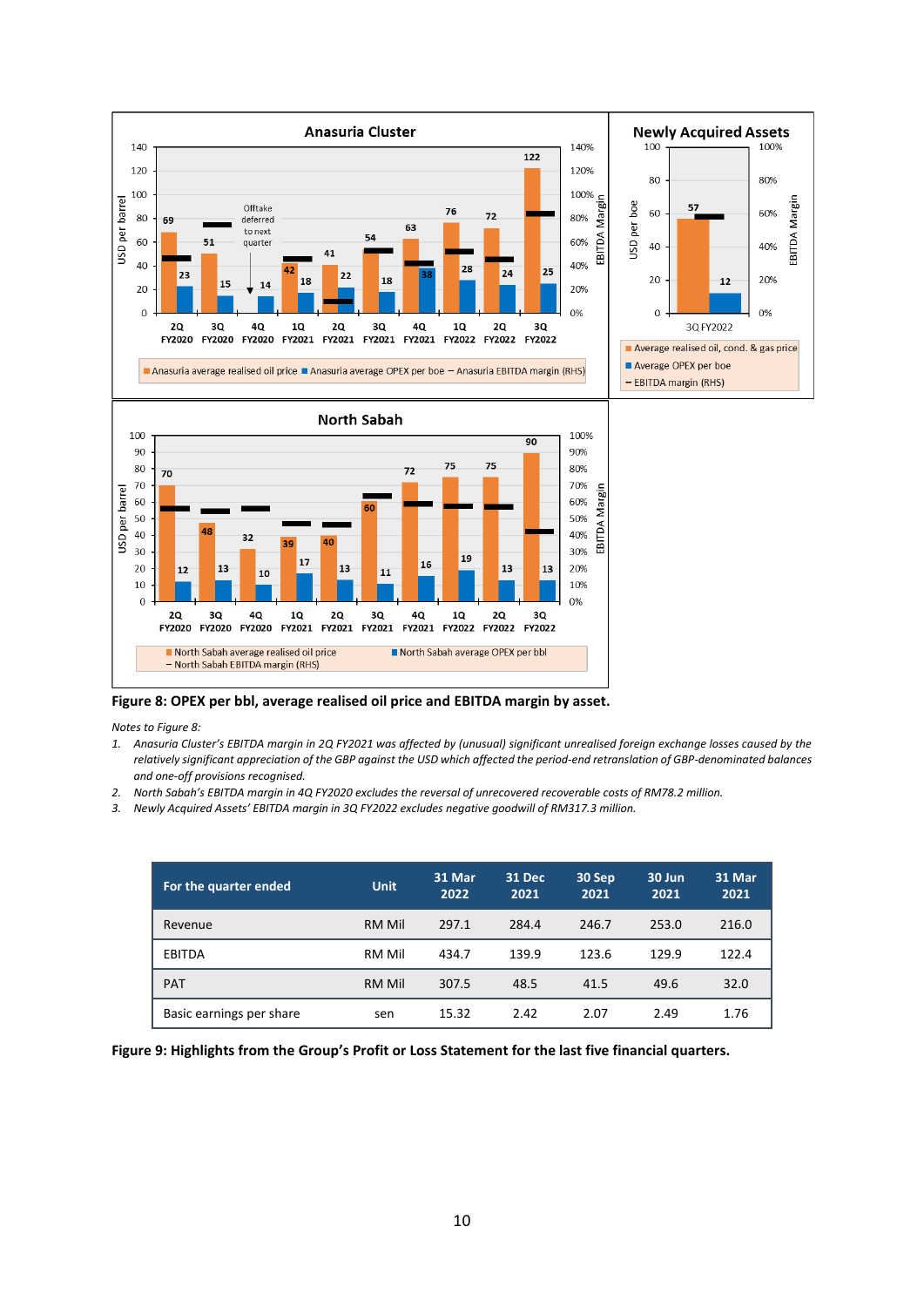| As at                            | <b>Unit</b>   | 31 Mar<br>2022 | <b>31 Dec</b><br>2021 | 30 Sep<br>2021 | 30 Jun<br>2021 | 31 Mar<br>2021 |
|----------------------------------|---------------|----------------|-----------------------|----------------|----------------|----------------|
| Total assets                     | RM Mil        | 4,506.8        | 3,099.6               | 2,880.4        | 2,788.0        | 2,722.3        |
| Shareholders' funds              | RM Mil        | 1,874.2        | 1,553.0               | 1,529.5        | 1,473.9        | 1,418.4        |
| Cash and bank balances *         | <b>RM Mil</b> | 273.4          | 552.0                 | 204.0          | 173.9          | 105.5          |
| Total debt                       | RM Mil        | Nil            | $(2.4)$ **            | $(2.7)$ **     | $(5.7)$ **     | $(11.0)$ **    |
| Net current (liabilities)/assets | <b>RM Mil</b> | (310.0m)       | 336.2                 | 226.9          | 186.2          | 151.5          |
| Net assets per share             | <b>RM</b>     | $0.93***$      | $0.77***$             | $0.76***$      | $0.74$ ***     | $0.71***$      |

#### <span id="page-10-0"></span>**Figure 10: Highlights from the Group's Balance Sheet for the last five financial quarters.**

*Notes t[o Figure 10:](#page-10-0)*

\* *Excludes restricted cash and bank balances.*

\*\* *Total debt balance relates to recognition of the liability component of the Islamic Convertible Redeemable Preference Shares ("CRPS") upon the issuance of the first two tranches in November 2020.*

*\*\*\* Total ordinary shares increased from 1,722,492,120 as at 31 December 2020 to 2,012,418,743 as at 31 March 2022 as a result of the conversion of the CRPS. As at 31 March 2022, all CRPS issued have been converted into ordinary shares.*

Net current liabilities position as at 31 March 2022 is largely due to the effect of consolidating the FIPC Group effective 24 January 2022 and timing of offtakes from the newly acquired assets from 25 January 2022 to 31 March 2022. Note that there were minimal crude oil offtakes from the newly acquired assets in the Current Quarter (but will normalise from Next Quarter onwards). For information, the Group's current liabilities as at 31 March 2022 consist mainly of (i) operationalrelated payables of RM587.5 million; (ii) provision for taxation of RM367.3 million; and (iii) amount owing to Trafigura Pte Ltd of RM210.3 million.

#### **Oil Market Outlook**

Brent oil prices have hit levels not seen in over eight years, in part due to the Russian invasion of Ukraine exacerbating the lack of supply matching demand as the world open up their economies.

As shown in [Figure 11](#page-11-0) below, Rystad Energy see the outlook for liquids balances has a slightly tighter profile than the crude market, as end-consumption products such as gasoline, diesel, and jet fuel were hit more immediately as a result of Covid-19 lockdowns and lower domestic demand in Russia.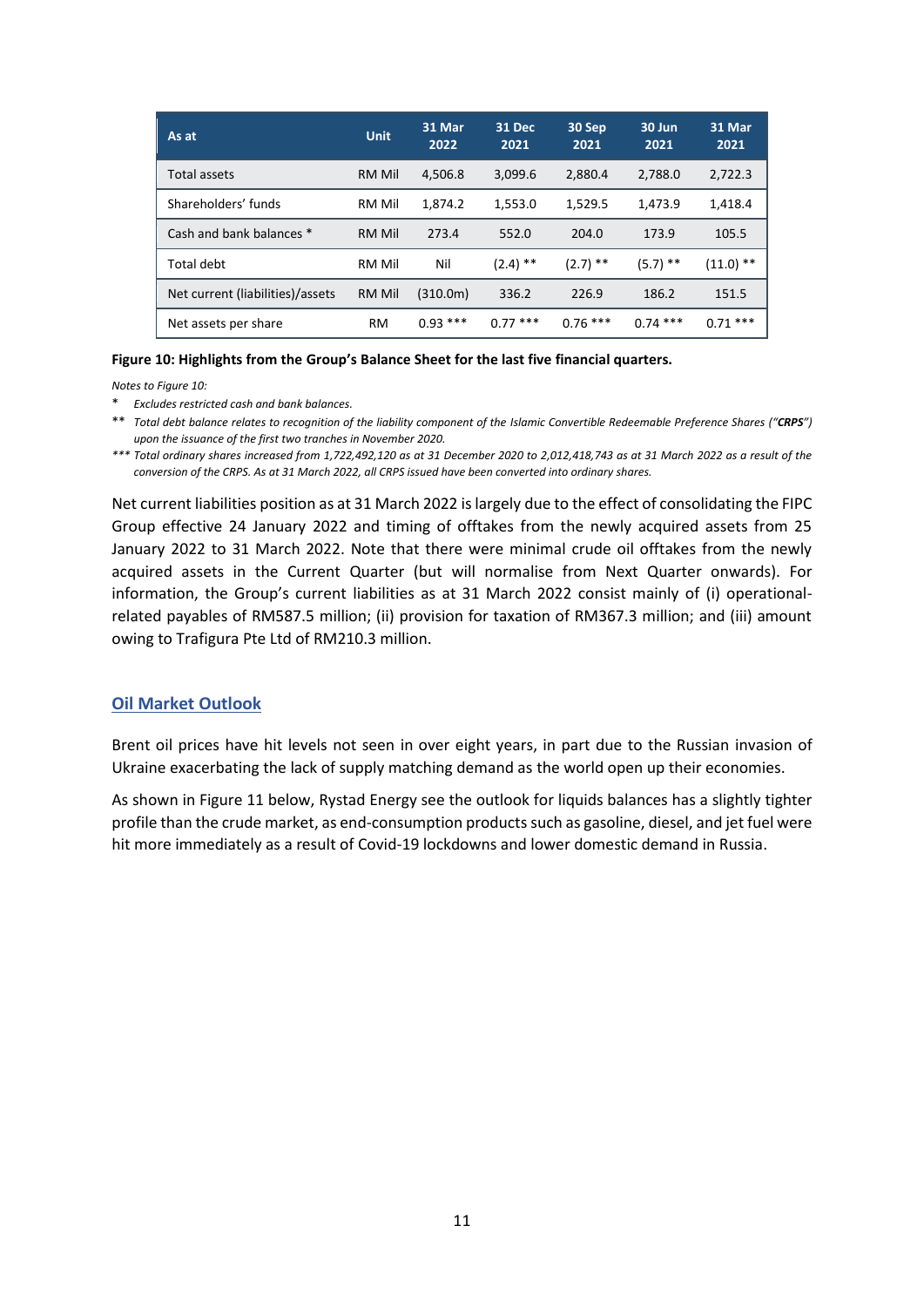#### Global liquids supply and demand balances, Rystad base case





<span id="page-11-0"></span>**Figure 11: Rystad Energy global liquids supply and demand, as of 29 April 2022.** 

[Figure 12](#page-11-1) shows Rystad Energy's oil price outlook under their base, bull and bear cases. According to their analysis, seasonal demand growth is expected to materialise in the summer, and would further widen the supply gap, which could be further exacerbated by unplanned outages not yet accounted for in their supply base case.



Brent historical prices, latest futures curves, Rystad Base Case and Key Scenarios

<span id="page-11-1"></span>**Figure 12: Rystad Energy Brent Oil Price Outlook, as of 29 April 2022.**